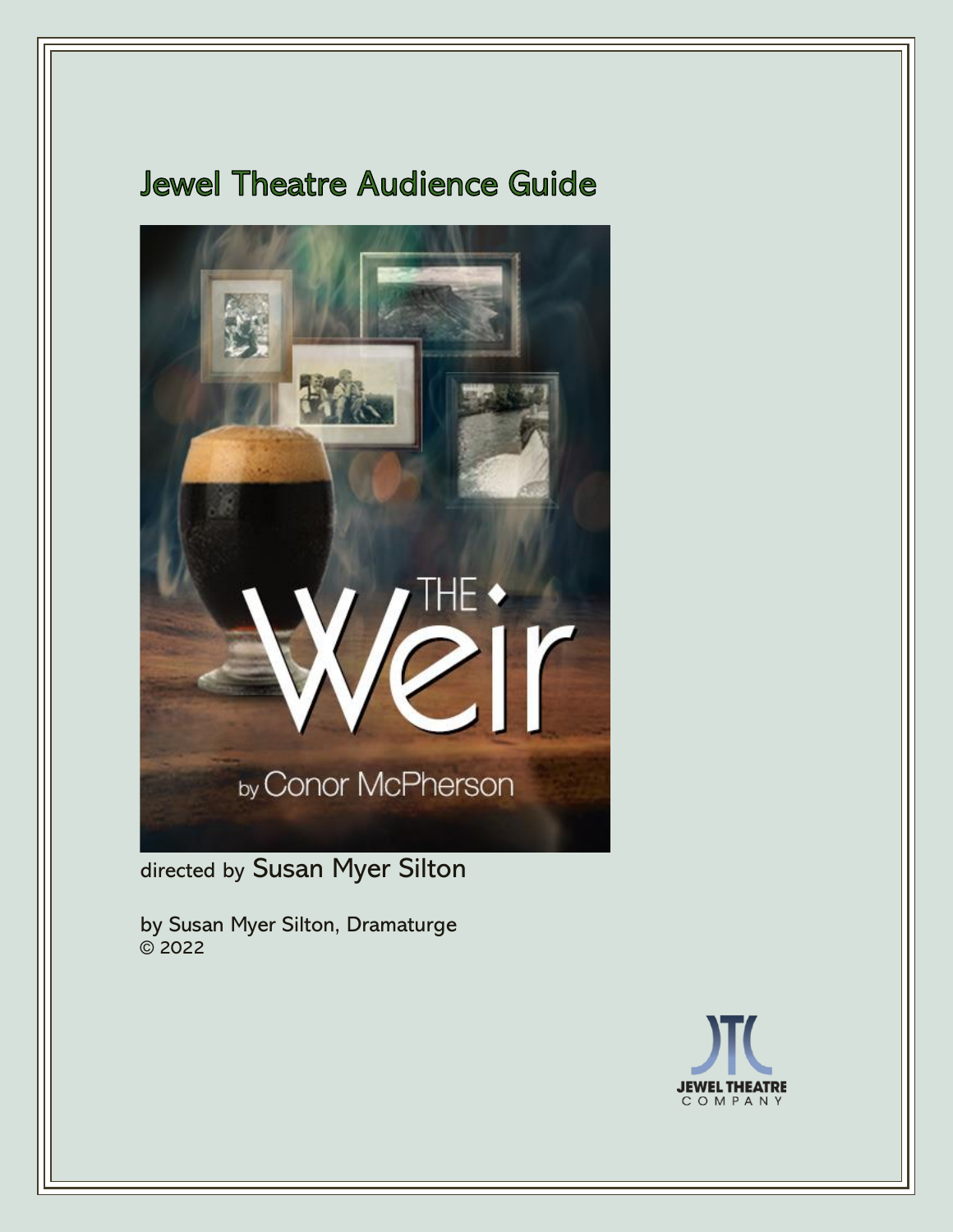I was quite young and I was visiting my granddad in Leitrim. Sitting in the local bar with my Dad and Granddad, I saw this farmer come into this little tiny pub in this tiny hamlet in Jamestown, County Leitrim.

He just went in behind the bar and poured himself a pint of Guinness and there was something about that image that stayed with me.

That's the opening of the play – it sort of says everything about a place that you can just walk in and walk behind the bar, pour your own drink and put the money in the till. It says everything about the community.

~ Conor McPherson

## ABOUT THE PLAY

CHARACTERS IN ORDER OF APPEARANCE

Jack Mullen (David Ledingham) 50s, a mechanic and garage owner

Brendan Byrne (Wiley Naman Strasser) 30s, the owner of the bar that is the setting for the play

Jim Curran (Shaun Carroll) 40s, the local handyman

Valerie (Katherine Stein) 30s, a visitor from Dublin

Finbar Mack (Louis Lotorto) late 40s, a real estate developer and innkeeper who was born and bred in Sligo and is now residing outside the area

#### SETTING AS DESCRIBED BY THE AUTHOR IN THE TEXT **CONSIDERATION**

The play's action takes place in Brendan Byrne's bar, which is located in a cottage on his farm at the foot of Knocknarea Mountain in County Sligo, Ireland.

#### TIME

The playwright specifies that the play is set in the present day. Jewel Theatre's production is set in1997, the year the play premiered.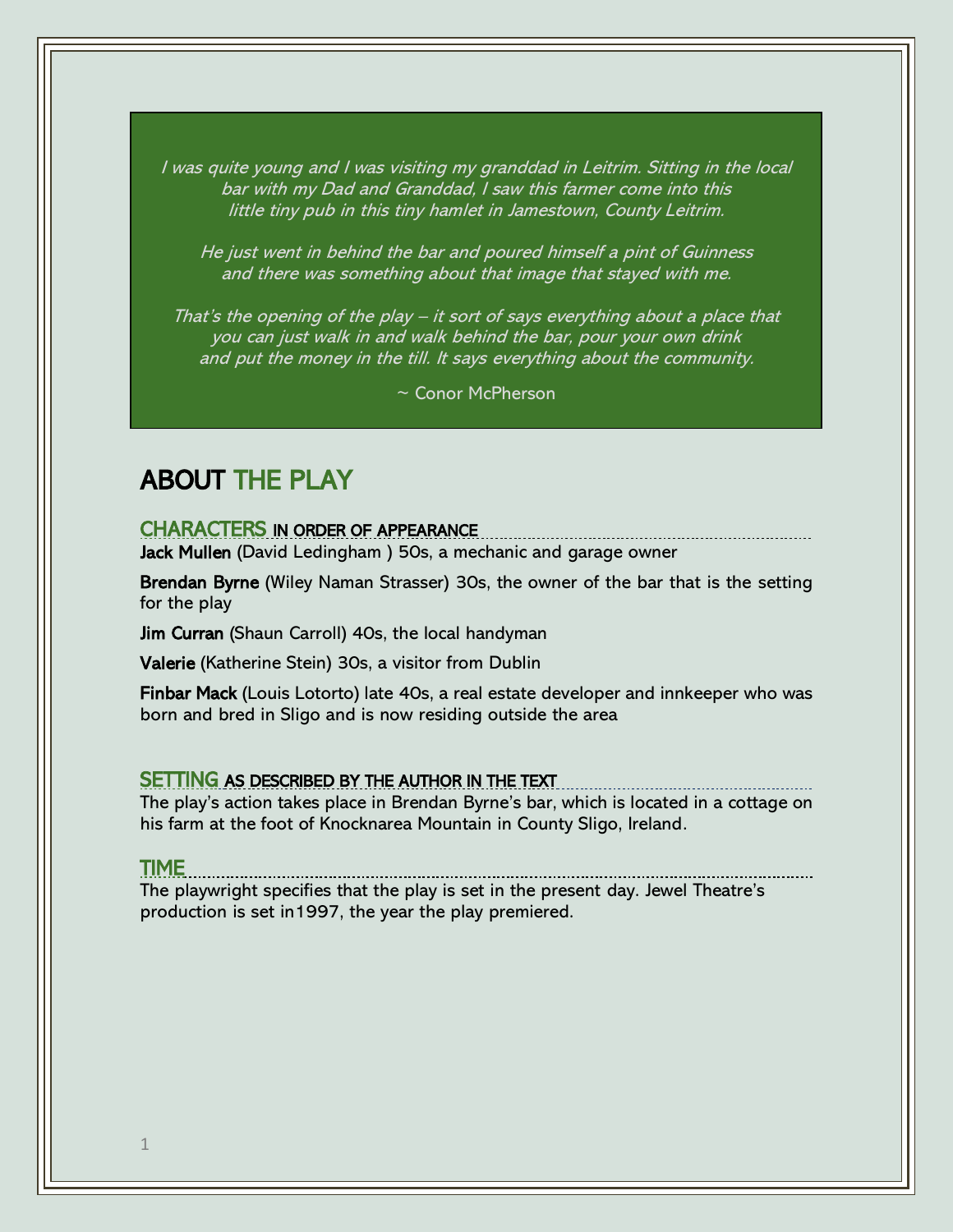No playwright knows what their play is even about until actors start performing it.

~ Conor McPherson

#### SYNOPSIS

"Although any of the five stories in *The Weir* would work beautifully as an actor's audition piece, the genius of the play lies in the sequencing and into relation of those stories, and in the subtle interaction of the characters": Kevin Kerrane, "The Structural Elegance of Connor McPherson's 'The Weir'."

Warning: The following synopsis contains spoilers. Please do not read if you don't want to learn what happens in the play.

The play opens with Jack Mullen entering a small, rural pub in County Sligo, Ireland, on a windy evening in late spring. He walks behind the bar and tries to pour himself a Guinness from the tap, but it is broken. He then opens a bottle instead, consults a price list, and puts money in the till for it. Brendan Byrne, the publican, soon arrives with a bucket of peat to add to the fire. The men drink while discussing the events of their respective days, including the incessant wind, an earlier visit by Brendan's sisters to urge him to sell some of the family farmland, Jack's winnings that day from offtrack betting on horses, the broken Guinness tap, and the impending influx of tourists from the Continent, whom they call the "Germans". Their talk soon turns to Finbar Mack, who left the community 18 years earlier to open a hotel, the Arms, in Carrick, a city on the River Shannon about 34 miles southeast of Sligo. Finbar has been building a fortune by using an inheritance from his father to buy and sell property in the burgeoning housing market brought on by the Celtic Tiger, an economic boom that started approximately four years before the time of the play. Finbar's latest coup was to sell Maura Nealon's home, which has stood empty the many years since her death, to a young woman from Dublin whom he plans to introduce to them when he brings her to the bar later that night.

Jack speculates that Finbar may have designs on the woman and is bringing her around to flaunt his wealth by comparison to their more-or-less subsistence living, as well as his allure for the opposite sex. Brendan is offended by this because Finbar is married; he and Jack are single, as is their friend Jim Curran, who is expected soon. When Jim arrives, the two men ask him about Finbar and the Dublin woman. Having seen the two earlier that day in Carrick, Jim attests to her attractiveness and says that she is in her thirties. Finbar shortly enters the pub with Valerie and introduces her to the men. He wastes no time trying to impress her by boasting of his accomplishments since he left the community, telling Valerie that the others are jealous of him because, "I went to the town to seek my fortune. And they all stayed out here on the bog picking their holes". In addition to his boasting, Finbar's constant hovering over Valerie confirms Jack's and Brendan's suspicions of his intentions, exacerbates their resentment of him and sharpens the underlying tension.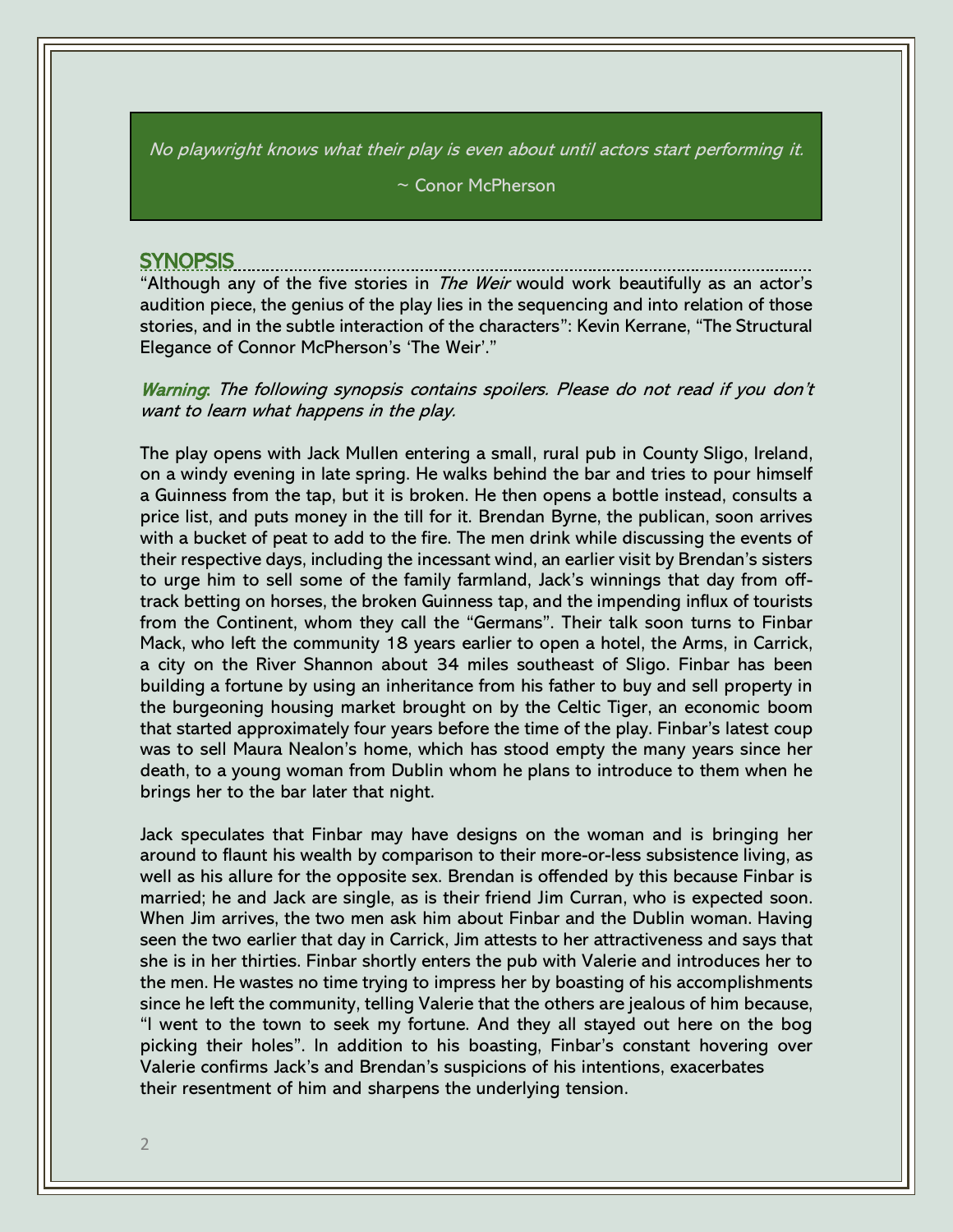Competing for Valerie's attention, Jack regales her with his philosophy about gambling while the others enjoy making fun of him. After she tells them that Finbar has been squiring her around and giving her the history of the place, the men show Valerie the old photographs covering the pub's walls. They point out themselves, their ancestors, the town, the old abbey, and the weir, explaining how the weir, which was built on the River Sligo in 1951 to regulate the water, transformed the area by generating power to modernize it. They talk of the weir and its relationship to Maura Nealon's house, which Valerie has just purchased. Brendan brings up the fairy road that runs beneath the home, and the "ring of trees" or fairy fort in his top field, which encourages the others to chime in with fairy stories from the area.

Jack begins, talking about an incident involving Maura Nealon's mother, Birdie, that occurred in 1910 or 1911. Birdie was a popular, widowed woman who lived with her children in the home at that time. She had a reputation from childhood as a practical joker, so no one took her very seriously. One day she heard knocking on the door of the home, but when she went to open it, no one was there. At first, she thought it was someone retaliating for a practical joke she played on them, but it started happening every day. Maura could hear it too, but when she asked Birdie if she ought to answer the door, Birdie would discourage her, saying it was nothing. However, one very dark, moonless night when the wind was whistling under the doors, Birdie didn't let Maura go up to bed, insisting that she sit with her by the fire. The knocking started up again softly, low down near the bottom of the door. Maura offered to answer the door, but Birdie wouldn't let her. The knocking then shifted to the back door, and then to the window, but Birdie still wouldn't let Maura see what it was. It stopped after that, but when the fire went down, Bridie wouldn't go to the shed outdoors to get more turf for the fire. She and Maura just sat there until the others returned, well after midnight. Birdie told no one what had happened, but had a priest come by to bless the house when only she and Maura were home.

Years later, Jack continues, "Maura heard from one of the older people in the area that the house had been built on what they call a fairy road". Jim explains that it wasn't really a road, but "a row of things", from the fairy fort up in Brendan's top field, to the old well, the abbey further down, and into the "pebbly beach in the cove". The legend was that the fairies would come down that way to bathe. Since Maura Nealon's house was built on that road, Valerie speculated that the fairies must have wanted to come through.

After the priest blessed the house, the knocking didn't return until the weir was going up some 40 years later. "There was a bit of knocking then," Jack recounts, "and a fierce load of dead birds all in the hedge and all this, but that was it".

After a few laughs and another round of drinks, Finbar reluctantly starts a story of his own at Jack's urging. Eighteen years ago, before he left the area, he received a call from a neighbor, Mrs. Walsh, whose daughter, Niamh, was playing with a Ouija board and had become terrified by the specter of a woman only she could see, staring at her from the top of the stairs. He goes to the Walsh's home, where he, Niamh, and her mother are soon joined by a priest, who blesses the home, and a doctor, who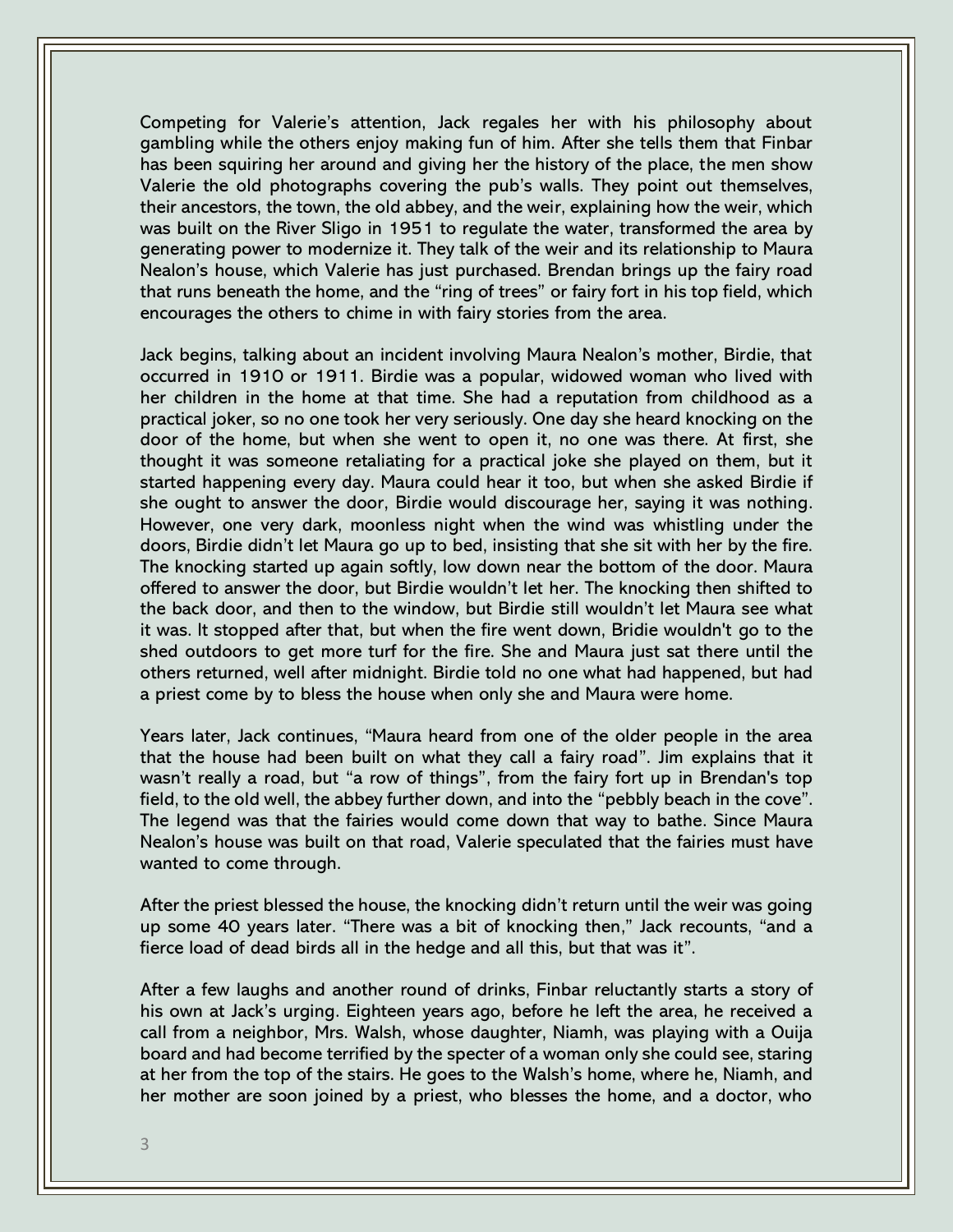sedates the girl. After Niamh is settled, Mrs. Walsh receives a phone call from her married son, who lives in another town. He tells her that an elderly neighbor who used to mind Niamh and the other sisters when they were younger, and who had been bedridden, had fallen and been found dead at the bottom of the stairs. Later that night Jack returned home where he lived alone. He was sitting at the fire having a last cigarette before he went up to bed and became overcome with a sense that there was something on the stairs behind him that led to the second floor. "At the time," Finbar recalls, "I couldn't turn around. I couldn't get up to go to bed". He sat there looking at the empty fireplace, unable to move to rebuild the fire or light another cigarette until the sun came up, "in case something saw me".

The Walshes moved away after that, and so did Finbar, down to Carrick. He would never have another cigarette, nor would he ever return to Sligo to live. "Didn't want the loneliness maybe, you know?"

Finbar finishes his story, retires to the restroom, and returns to begin another story to lighten the mood. Nuala Donnelly, a young chambermaid at his hotel, is getting married there the next day. She is the daughter of Declan Donnelly, a friend of Jim's who died about 10 years earlier. Nuala's fiancé is two decades older, and Finbar describes in amusing detail the squalor he has lived in since his mother died – a mess Nuala will have to clean up. He suggests it is how Jack, an older bachelor himself, must be living. The others enjoy this and raise their glasses again.

Jim recalls a story about him and Declan Donnelly doing a gravedigging job many years ago for a priest in Glen, a town many miles from Sligo. The story is humorous at first, but soon makes a harrowing turn. They've just dug a grave for the deceased, a middle-aged man, when Declan goes to get a tarp to cover the hole, leaving Jim alone in the graveyard. A man walks out of the church towards him and angrily claims that Jim has dug the grave in the wrong spot. He takes him to the recently set tombstone of a little girl. The man insists that the deceased is to be buried with the girl, not in the grave that the priest told them to dig, the family grave where the parents are already interred. The man then strokes the little girl's grave and walks back into the church. When Declan returns, Jim tells him about the man, whom Declan did not see. They cover the grave, leave the graveyard, and make the long drive home.

A few days later, Jim's mother brings him the newspaper. In the obituary for the man whose grave Jim and Declan dug is his photo, which Jim says is the spitting image of the man he'd met in the graveyard. Jim decides he must have been a brother or other relative. "I didn't think about it for ages," Jim recalls, "until one night Declan told me he'd found out why the priest from Glen was looking for a couple of Carrick fellas, for the job. The fella who'd died had had a bit of a reputation for em ... being a pervert. And Jesus, when I heard that, you know? If it was him. And he wanted to go down in the grave with the ... little girl. Even after they were gone. It didn't bear ... thinking about. It came back when you said about Declan's girl".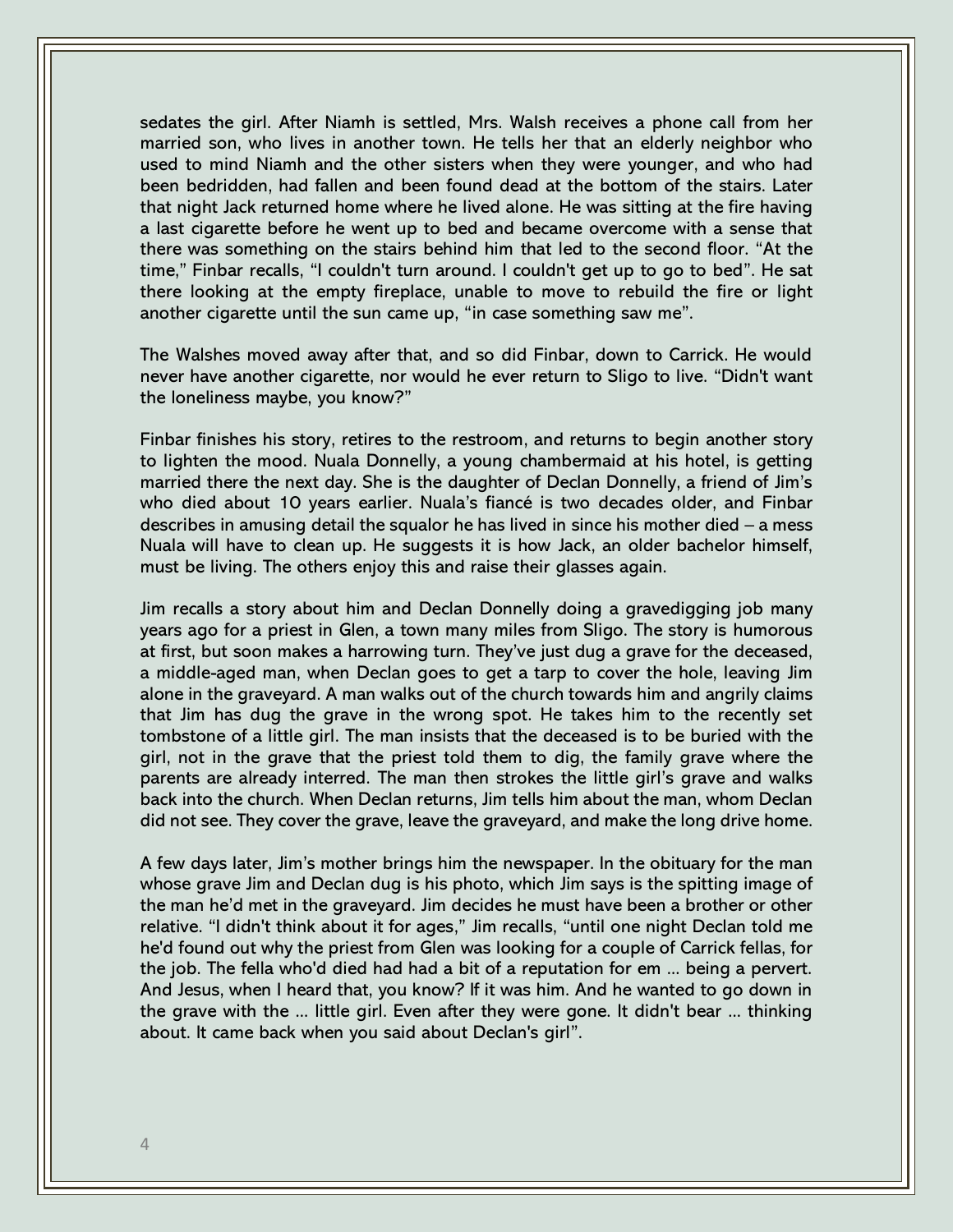The bar is silent until Finbar chides Jim for telling such a terrible story. Jim explains that he had been drinking from a notoriously potent bottle of poitin, which Jack allows might give anyone hallucinations. Still, Jim feels he had a physical encounter.

When Valerie, visibly upset, asks where the ladies' room is, Brendan takes her to the main house because the one in the bar is out of order. While the two of them are gone, Jack reprimands Finbar for denigrating Jim when Finbar's story was also disturbing. He challenges him about his intentions with Valerie, a notion that Finbar both rebuffs and then tries to turn back onto Jack. The argument, which Jim tries to diffuse, escalates until Jack overrides Finbar's offer to buy a round to settle things down, and buys the drinks himself.

When Valerie and Brendan return, Jack and Finbar have made amends, and the three men apologize to Valerie for upsetting her. She replies that hearing their stories has moved her to tell her own: "It's important to me. That I'm not ... bananas". She talks of her nine-year-old daughter, Niamh, a bright, happy child who, puzzlingly, was plagued by night terrors. Niamh would hear sounds of children knocking in the walls and saw a man standing across the street, starting to move to her. "She used to even be scared that when she got up in the morning that Mammy and Daddy would have gone away and she'd be in the house on her own. That was one she told Daniel's [her husband's] mother. And all the furniture and carpets and everything would be gone. So I told her after that if she was worried at all during the day to ring me, and I'd come and get her, and there was nothing to worry about. And she knew our number. She knew ours and her Nana's and mine at work. She knew them all".

Then Valerie tells how Niamh, an avid swimmer, hit her head in a pool during a swim meet. Valerie got to the pool late from work, only to learn Niamh had been brought to an adjacent room where an ambulance man was trying to resuscitate her. "They were going to put her on a machine in Beaumont [hospital] and try to revive her there. But the ambulance man knew, I think. She wasn't breathing, and he just knew, and he said if I wanted to say good-bye to her in the ambulance in case I didn't get a chance at the hospital. And I gave her a little hug. She was freezing cold. And I told her Mammy loved her very much. She just looked asleep, but her lips were gone blue and she was dead. And it had happened so fast. Just a few minutes".

Valerie describes how unreal it was, how at the funeral, she thought she could lift Niamh out of the coffin and end it all, and how her husband buried himself in his work. She spent months walking around aimlessly, sitting in the house, or laying in bed for hours, trying to stay asleep.

One morning when Valerie was in bed and her husband Daniel had gone to work, the phone rang. She let it ring for a long time. It eventually stopped, but when it started up again, she answered it, thinking it might be Daniel. The line was very faint, like a crossed line. She heard voices, but she couldn't make out what they were saying. Then she heard Niamh calling "Mammy" and asking her "to come and collect her".

Valerie wasn't sure whether she was dreaming or if Niamh's death had been a dream.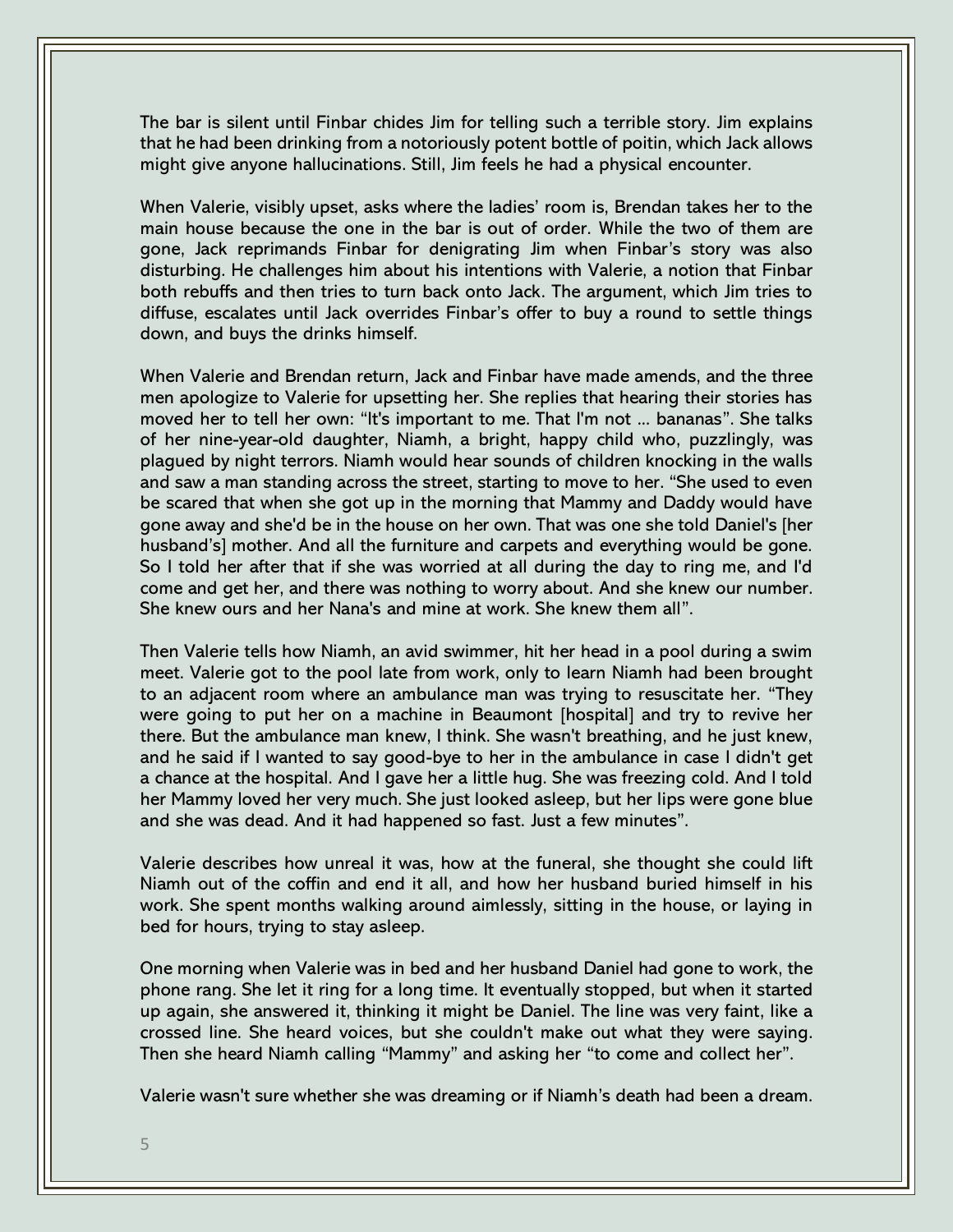She asked where Niamh was, and Niamh thought she might be alone in the bedroom at her Nana's house. She was scared, she said. There were children knocking in the walls and the man was standing across the road, about to come to her.

Valerie dropped the phone and drove to her mother-in-law's in just the t-shirt she slept in, barely able to see because she was crying so much. She said that she knew Niamh wasn't going to be there, that wherever she was, there was nothing she could do about it, but "If she's out there, she still needs me".

The men sit quietly, stunned. Then each question if had been a dream, or a hallucination, or even a wrong number. Brendan alone believes and defends Valerie.

After a few minutes, Finbar reluctantly leaves, asking Valerie to come with him. She declines. He departs with Jim, leaving Brendan, Jack and Valerie to continue talking while sharing in a brandy nightcap. Valerie asks Jack if he is married or has children. He replies, telling a story that Brendan has heard before, about a woman whose heart he broke. They were engaged, and she moved to Dublin to start a new life for them. He was reluctant to leave Sligo, so he'd visit her only periodically just to have sex. He stopped taking her calls and answering her letters. Eventually she married someone else. As her wedding wedding, as she walked down the aisle with her new husband, Jack caught her eye and gave her a grin that said, "Enjoy your big gorilla cause the future's all ahead of me". She looked at him like he was just another wedding guest. "And that was that. And the future was all ahead of me. Years and years of it. I could feel it coming. All those things you've got to face on your own. All by yourself".

Devastated, Jack left the church and wandered the streets. He stopped in a bar where the bartender saw his distress and made him a sandwich: "Someone I didn't know had done this for me. Such a small thing. But a huge thing in my condition. It fortified me, like no meal I ever had in my life".

Jack finishes his story by describing the isolation of his daily life, working alone in his garage, "thinking about what might have been … there's not one morning I don't wake up with her name in the room".

As Jack gets ready to go, he tells Valerie that her company inspired his story. Brendan readies the bar for the next day, talking about how miserable he will be when the Germans come, stuck behind the bar while his friends drink elsewhere to avoid them. He describes eloquently how he will watch the shadow from the Knock move along the floor as the sun goes down.

As they leave the bar, Valerie promises to return with Jack and Jim to keep Brendan company. With one final volley at the Germans, Brendan closes the door behind him

I often think that for a play to really work, and for people to love it, it has to be like a little snow globe – where you can look into it and it's a perfectly contained world that has its own logic. And The Weir has that.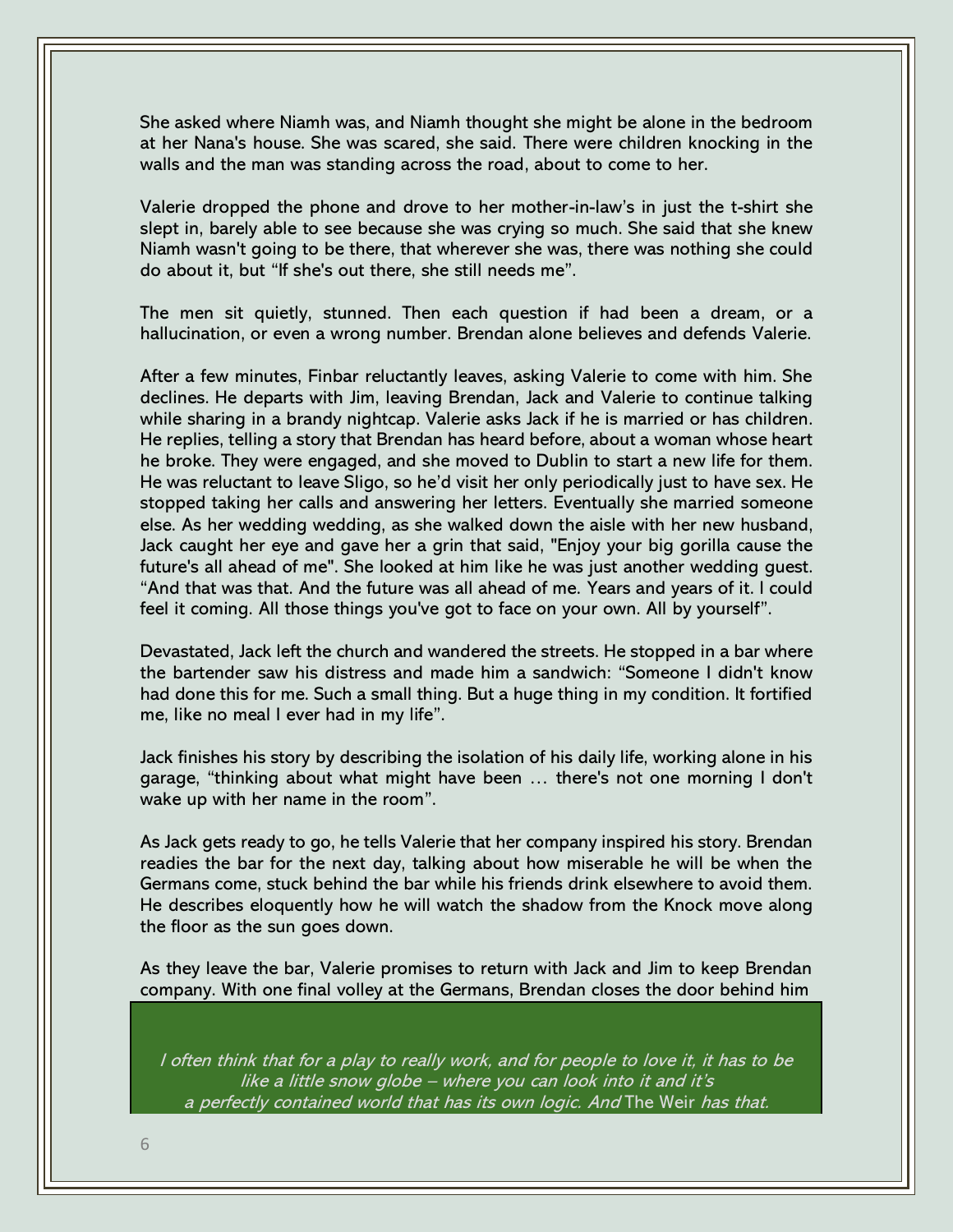It's a complete world.

~ Conor McPherson

### ABOUT THE PLAYWRIGHT



Conor McPherson was born in Dublin, Ireland, on August 6, 1971, to a family with roots in County Leitrim. He was raised in Coolock, a mostly working-class village on Dublin's Northside. His father was a business and accounting teacher, and his mother was a housewife and worked part-time in a shoe shop. He has two sisters, one older and one younger.

He grew up in a predominantly Catholic culture, telling the Guardian Weekly in its February 15-21, 2001 issue, that in school, "the same teachers who taught us religion also physically attacked us". He "became used to being hit by an adult every day," and feels that the Irish Catholic experience contributes to the difference between English and Irish plays: "Protestants are told they're free to protest. So, [English] playwrights argue that their work has a political validity – Pinter, Hare, Brenton, Edgar, Wesker, etc. – whereas Irish writers are mostly a bit scared."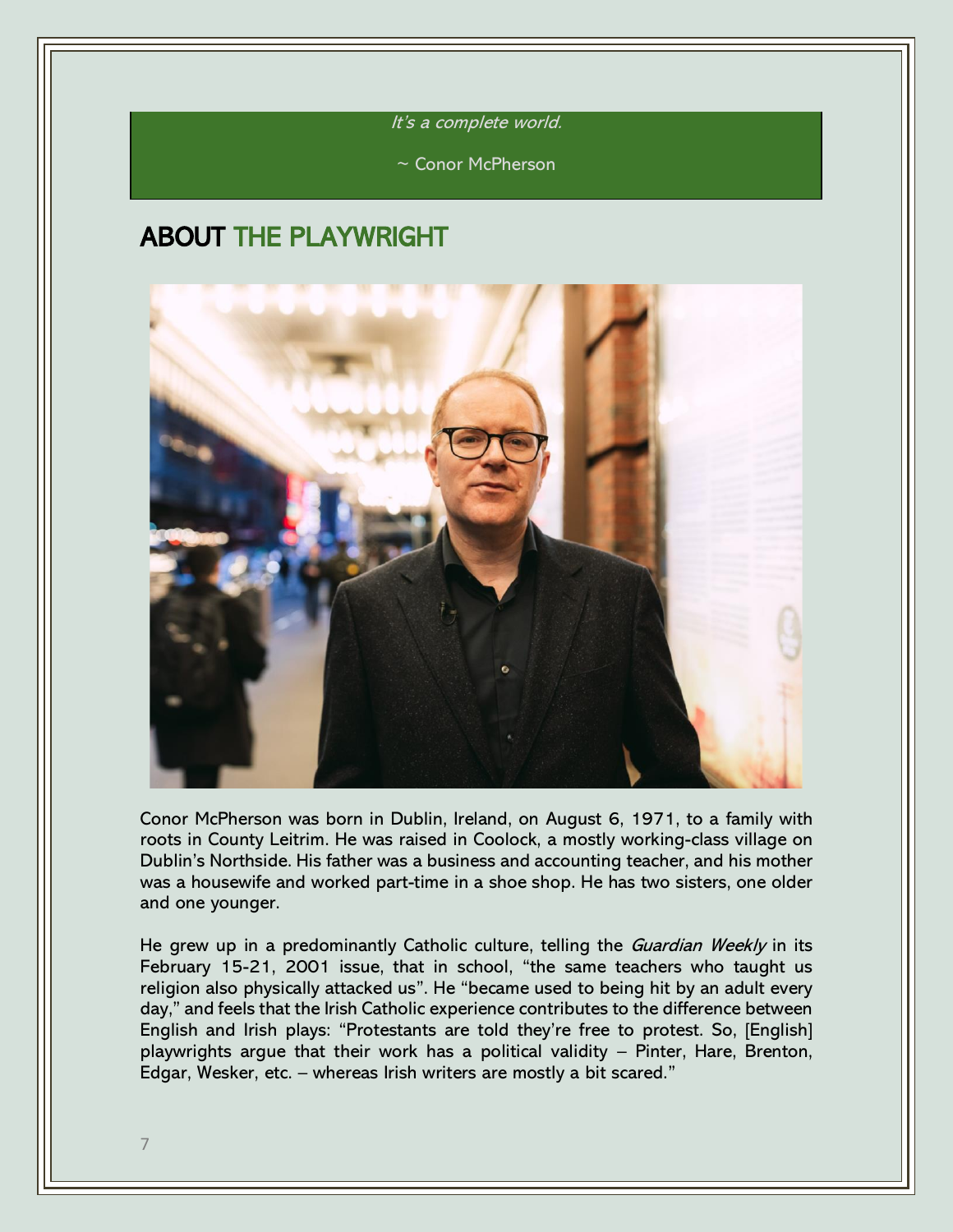McPherson's family would visit his grandfather, who lived in County Leitrim, on weekends and holidays. He'd listen to his grandfather's folktales of fairies and other supernatural beings. This helped feed his interest in ghosts, vampires and zombies when he was eight or nine years-old. He also became intrigued by theatre when watching his cousin, Garrett Keogh, acting in Dublin in 1962; Keough has since appeared in several of McPherson's plays.

McPherson started writing short stories as a teenager. His plan, however, wasn't to be a writer but instead a guitarist in a band. His parents had other ideas, as he told Maddy Costa of The Guardian on September 13, 2006. Concerned that he might become "completely directionless," they sent him to the prestigious University College in Dublin (UCD), where he studied philosophy and English because "I thought they would probably be easy".

Studying for his degree in philosophy taught him, as he told Costa, "that what you have to accept is that you don't know anything, that you're ignorant, which is a very liberating place to be". The plays of David Mamet, which he discovered in a literature class, would change his life: "The day I read Glengarry Glen Ross, that was it," he said. "I knew exactly what I was going to do." Early in the 1990s, as a member of UCD Dramsoc, the college's dramatic society, he began to write and produce his own plays, the first of which were parodies of Mamet's works. He tutored his fellow students and worked part-time in a shoe shop to make ends meet, but the writing and directing he started while in school would shortly become his life's work.

With a group of fellow students from Dramsoc, he founded Fly by Night Theatre Company in Dublin, which produced several of his plays, some of which he acted in, directed, or did both: Radio Play – Concerning Communication (1992) A Light in the Window of Industry (1993), Inventing Fortune's Wheel (1994), The Light of Jesus (aka The Good Thief (1994), The Stars Lose their Glory (1994), Rum and Vodka (1994), and This Lime Tree Bower (1995), which went on to play the Bush Theatre in Dublin.

In the same time frame, McPherson's presented his dissertation, "Logical Constraints and Practical Reasoning: On Attempted Refutation of Utilitarianism," earning him a master's degree in philosophy, specializing in ethics, from UCD in 1993.

McPherson's early plays were scripted, direct address monologues, where a single character or several characters spoke to the audience instead of one another. The two that put him on the map before his breakthrough with *The Weir* were *This Lime* Tree Bower and Saint Nicholas. In This Lime Tree Bower, three young men from a Dublin seaside town overlap their recollections of an ill-fated night that included a rape, an embarrassing episode at a college lecture, and a robbery done for retribution that ties the stories together. *St Nicholas* was McPherson's first work to premiere in London. It opened in April 1997 to critical and box-office acclaim at the esteemed Bush Theatre, thanks in part to McPherson's great fortune in being able to cast the highly regarded and talented Brian Cox.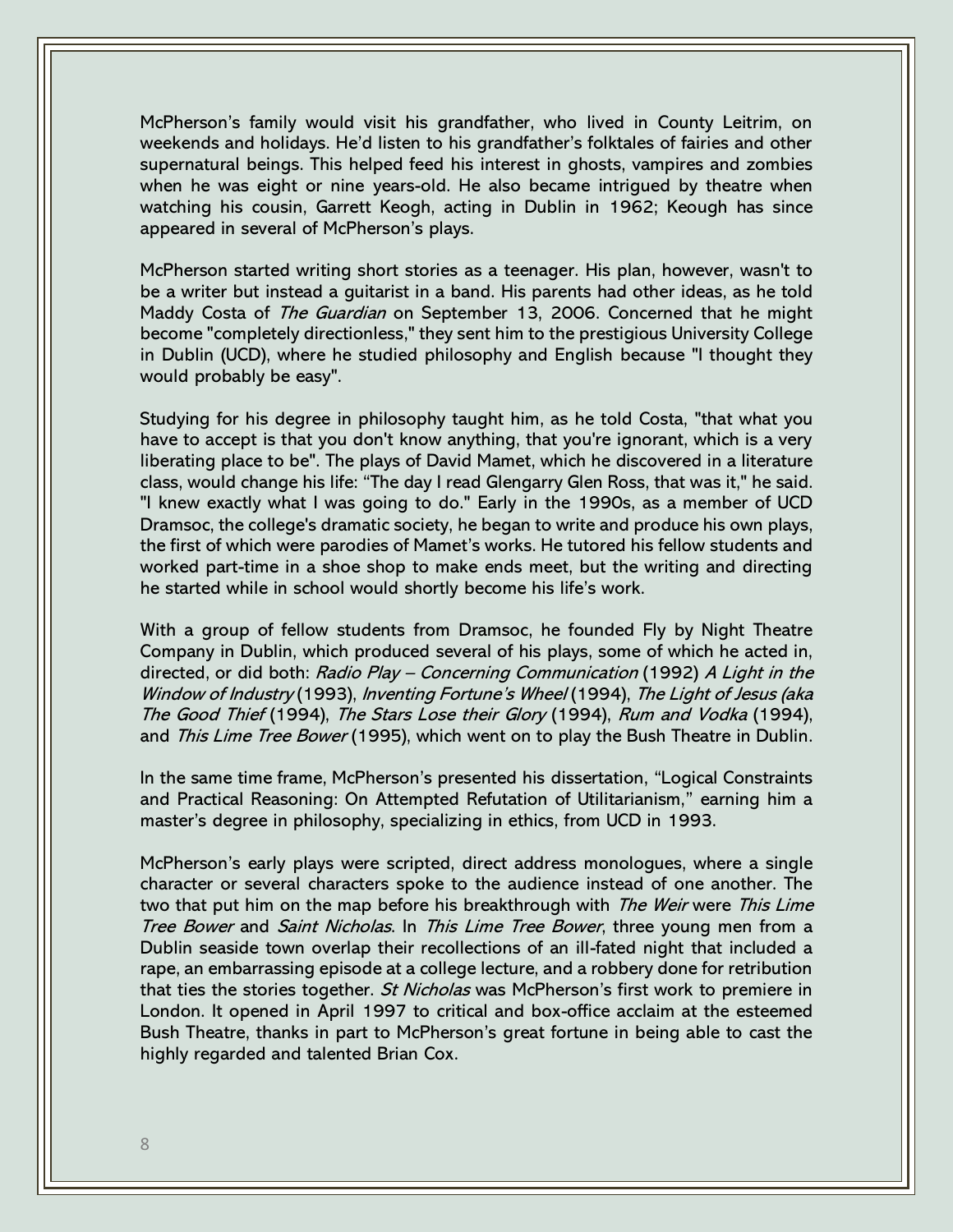

Brian Cox as "The Man" in St Nicholas, 1997

St Nicholas consists of a solo monologue by an aging, jaded theatre critic who recounts his obsession with a young actress, and how it leads to a journey into a macabre world of vampires from which he barely escapes. Brian Cox took the role to The Matrix Theater Company in Los Angeles in 1999 and then to Primary Stages in New York.



Playbill for St Nicholas at The Matrix Theatre Company, Los Angeles, in 1999

This Lime Tree Bower and St Nicholas, along with other early plays, Rum and Vodka and *The Good Thief*, have been described as "plays of dissipation" by theatre writer Eamonn Jordan. They, like *The Weir*, also deal with the supernatural.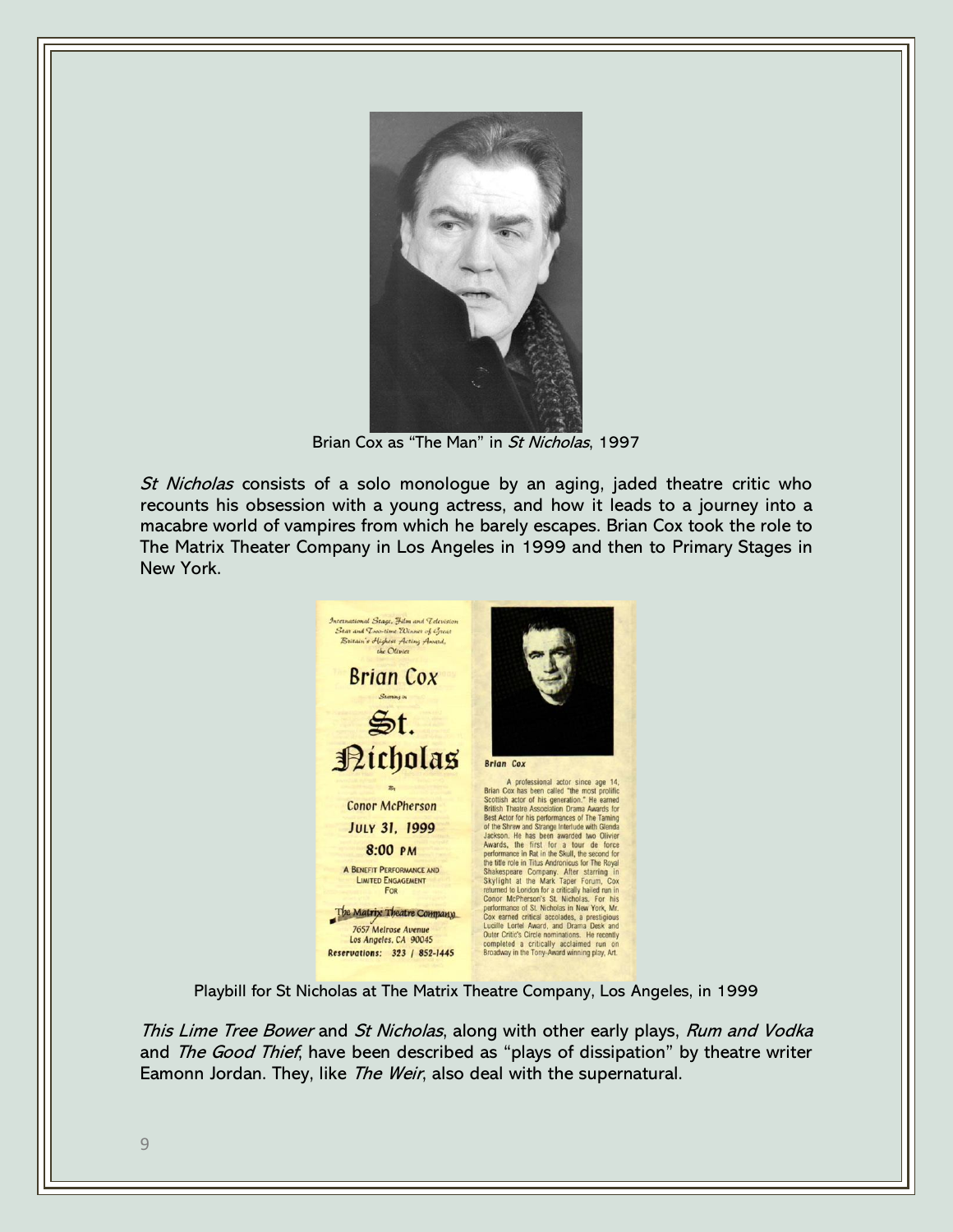When the Royal Court Theatre's artistic director, Stephen Daldry, commissioned The Weir, he had one caveat: that the new drama not be a monologue. Scott T. Cummings, a theatre scholar and critic, described the resulting script as "McPherson's characteristically cheeky response to the call for him to write characters who talk to each other instead of the audience. He has them tell stories." The difference, though, is that they are telling their stories to one another, not to the audience. By his own admission, McPherson had misgivings about writing the dialogue that connects the tales in The Weir. He told Kevin Kerrane, author of "The Structural Elegance of Connor McPherson's 'The Weir'," "I remember when I was working on the interaction following Jack's first story and leading into Finbar's story. I worried that the seams would show, and I thought: 'O God, I have to pull off this trick three more times.'" His main concern, he says, was the structure within the stories. Despite his qualms, he succeeded wonderfully: the "genius of the play," according to Kerrane, "lies in the sequencing and interrelation of those stories, and in the subtle interaction of the characters".

The following passage, which describes *The Weir*, lists McPherson's subsequent plays and films, and discusses his work as a director, is excerpted from The Theatre and Films of Conor McPherson by Eamonn Jordan.

The spectacular success of *The Weir* at the Royal Court in July 1997 brought McPherson to the attention of the global theatre community. Ian Rickson's [the director's] production of *Weir* was staged initially in a forty-seat venue at the Royal Court's Theatre Upstairs that was temporarily located at the Ambassadors Theatre, while the Royal Court's Sloane Square premises underwent renovation. Weir is regarded by many as one of the most significant plays of the twentieth century. McPherson was only twenty-five when he wrote it.

Numerous successes followed with plays like *Dublin Carol* (1999), Port Authority (2001), Shining City (2004), The Seafarer (2006), The Birds (2009) – a loose adaptation of Daphne Du Maurier's novella of the same title, The Night Alive (2013), and most recently, Girl from the North Country (2017), a play with music by Bob Dylan. Although McPherson was born, reared and remains resident in Ireland, unusually for an Irish writer, the majority of McPherson's works have been premiered at some of London's most prestigious venues: the Bush, Royal Court, National Theatre, Donmar Warehouse, the Young Vic (a co-production with Belfast's Lyric Theatre) and Old Vic. Dublin's Gate Theatre, when under Michael Colgan's artistic directorship, has also played a pivotal role in McPherson's career, hosting the Royal Court's touring productions of Weir and Shining, mounting their own production of *Carol* not long after its Royal Court opening, staging a revival of *Weir* directed by Garry Hynes in 2008, and commissioning new work like Port, Come on Over (2001) and Birds. The much-lauded Steppenwolf Theatre Company has mounted productions of four different McPherson plays in Chicago.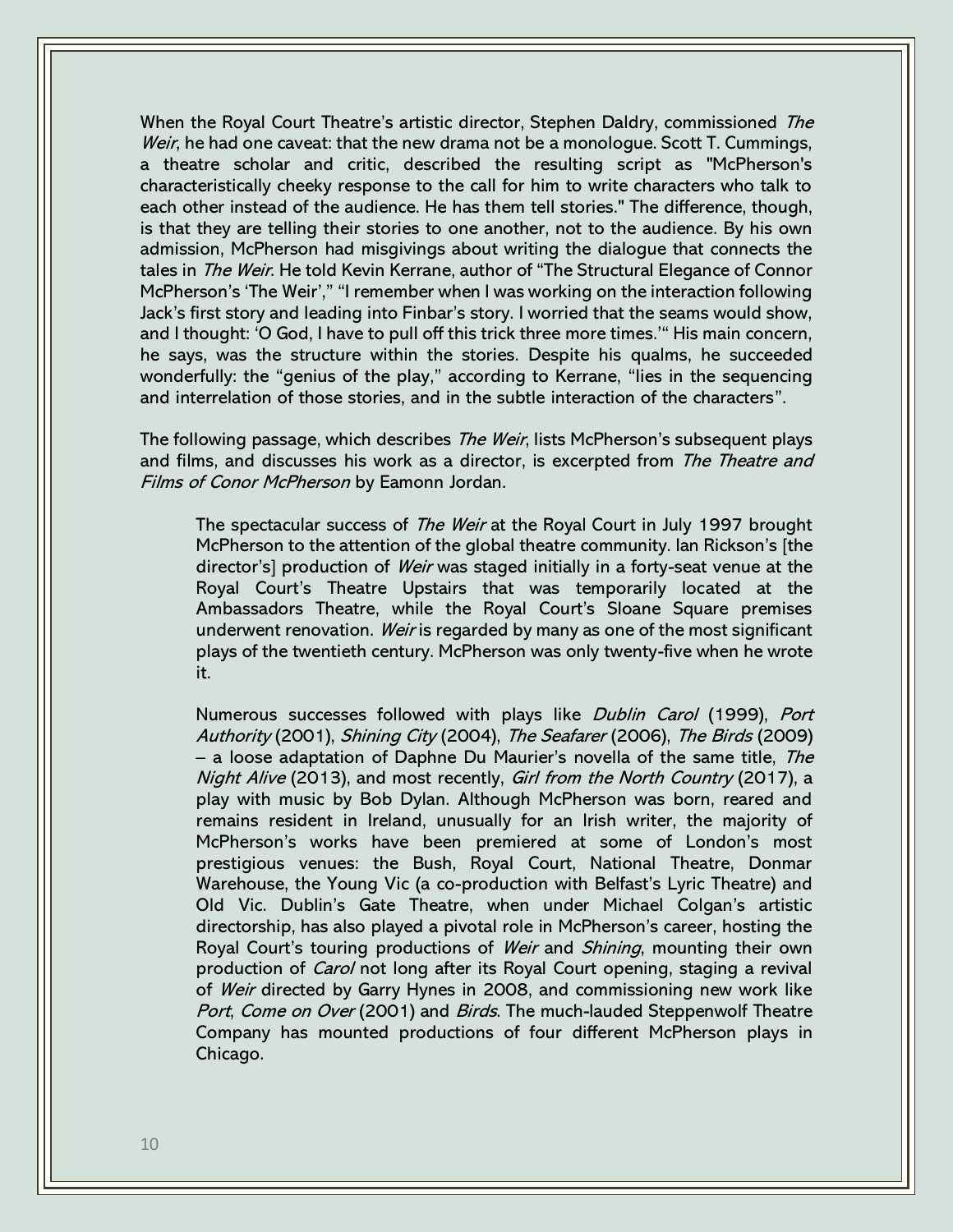Apart from Ian Rickson taking directorial responsibility for Weir and Carol, rather unusually, McPherson has directed the first production of every other new work, declining to follow the advice given to most playwrights to avoid directing the premiers of one's of own works. It is probably fair to say that very few, if any, of McPherson's peers have had such extensive backing from such a range of highly regarded theatre companies and hosting venues across the timeframe of his career. Staging productions of new work by very reputable writers even in the most established and well-funded venues invariably proves to be a very risky business, particularly in the highly competitive London theatre scene, where there are so many options from which the paying public can choose. There is little tolerance for anything less than the highest production standards; consistently accomplished and engaging new work that may be a little overwritten or have some rudimentary flaws is simply not going to draw enough people into the theatres.

Also unusual is not only McPherson's hit rate with untested writing, but also the fact that his work transfers with such frequency from a London to a New York venue, sometimes with many of the same cast members. Strikingly, time lags between the original production and transfers is regularly very brief. For example. Alive opened at the Donmar Warehouse in June 2013, before transferring to the Atlantic Theatre in New York in December 2013. Other productions of Alive quickly followed, including Henry Wishcamper's [the director's] production in Chicago at Steppenwolf's Theatre in September 2014, another at the Geffen Playhouse, Los Angeles, directed by Randall Arney in February 2015, and in October 2015, McPherson directed another production of this play, which was co-produced by the Dublin Theatre Festival and Belfast's Lyric Theatre, with a completely new cast. Most plays hardly ever get produced, and the few that do, hardly see the light of day again; fewer again receive the range of subsequent productions opportunities that McPherson's writing achieves.

The same year as the premiering of Nicholas and Weir, saw the release of McPherson's screenplay for the multiple-award-winning film, *I Went Down*, a work commissioned by director Paddy Breathnach and producer Robert Walpole. McPherson's work in film as writer/director has been ongoing with Saltwater (2000 [a version of Bower]), The Actors (2003) and The Eclipse (2009), which was co-written with Billy Roche and was very loosely based on Roche's short story "Table Manners" from Tales from Rainwater Pond (2006). In 2017, BBC Northern Ireland broadcasted the three-part drama, Paula, with Alex Holmes directing a superb cast, including Denise Gough in the lead role. Like many other contemporary writers, McPherson is just as comfortable as a film and television-maker as he is a performance-maker. And like many of his playwriting peers, McPherson is as much influenced by film, screenwriters, and film directors as he is by his theatrical predecessors, traditions, practices, and genres. As I write, he is involved in the adaptation of Eoin Colfer's Artemis Fowl (2001), to be directed by Kenneth Branagh for Walt Disney Motion Pictures films, with a late 2019 release date.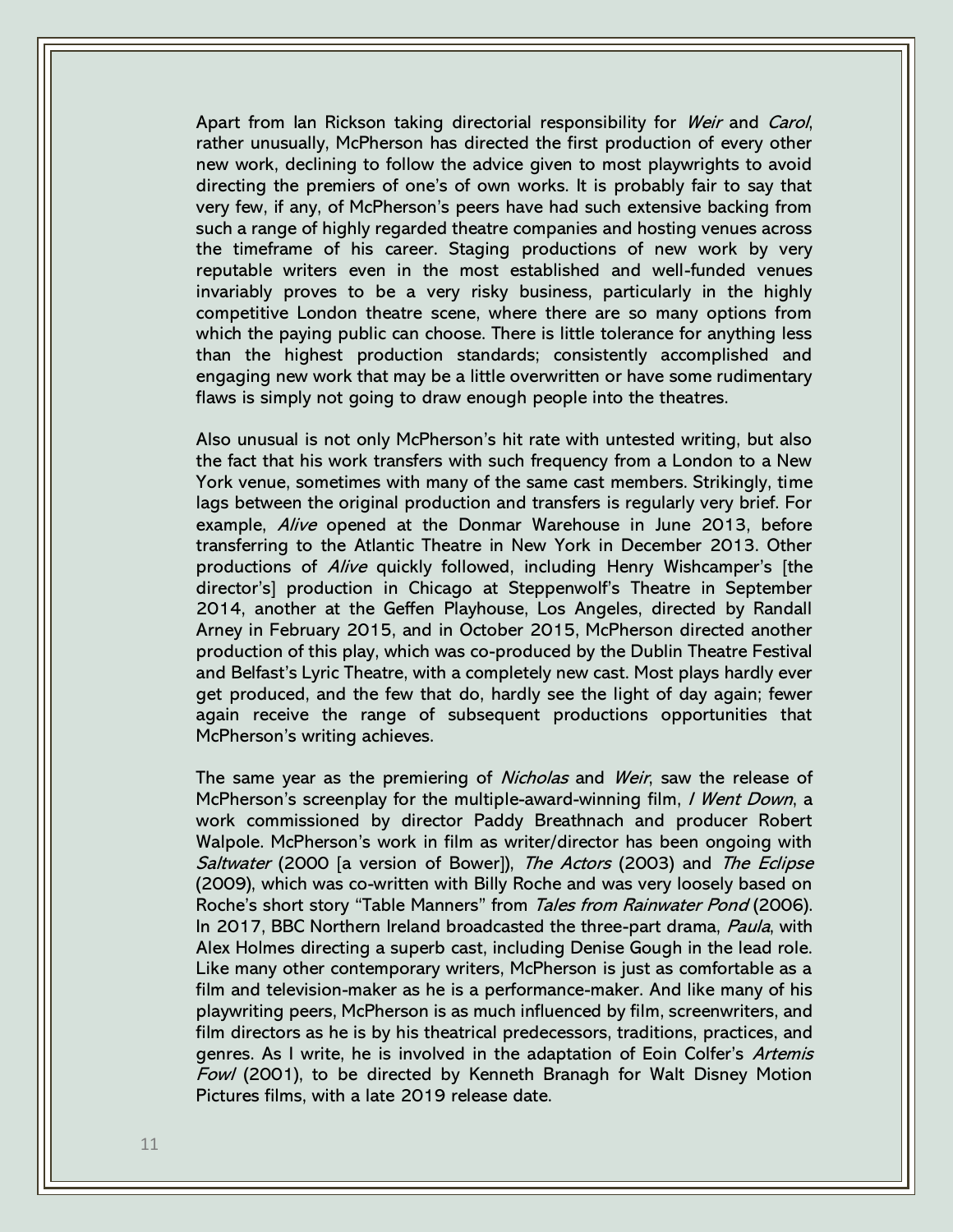The list below enumerates awards that McPherson's respective works have received, as well as work he has done that post-dates Jordan's book, which was published in 2019. It comes from his artist profile with Steppenwolf Theatre in Chicago.

Plays include *The Lime Tree Bower* (Dublin/Bush Theatre; Meyer-Whitworth Award), St Nicholas (Bush Theatre/Primary Stages, New York), The Weir (Royal Court/Duke of York's/Walter Kerr Theater, New York; Laurence Olivier, Evening Standard, Critics' Circle, George Devine Awards), *Dublin Carol* (Royal Court/Atlantic Theater, New York), Port Authority (Ambassadors Theatre/Gate Theatre, Dublin/Atlantic Theater, New York), Shining City (Royal Court/Gate Theatre, Dublin/Manhattan Theater Club, New York; Tony Award nomination for Best Play), The Seafarer (National Theatre/Abbey Theatre, Dublin/Booth Theater, New York; Laurence Olivier, Evening Standard, Tony Award nominations for Best Play) and *The Veil* (National Theatre).

Theatre adaptations include Daphne du Maurier's The Birds (Gate Theatre, Dublin/Guthrie Theater, Minneapolis) and August Strindberg's The Dance of Death (Donmar at Trafalgar Studios).

Work for the cinema includes / Went Down, Saltwater, Samuel Beckett's Endgame, The Actors, and The Eclipse.

Forthcoming screen work includes an adaptation of John Banville's *Elegy for* April for the BBC to be broadcast this year [2014].

Awards for his screenwriting include three Best Screenplay Awards from the Irish Film and Television Academy, the Spanish Cinema Writers Circle Best Screenplay Award, the CICAE Award for Best Film at the Berlin Film Festival, the Jury Prize at the San Sebastian Film Festival and the Melies d'Argent Award for Best European Film.

More recent information is provided by Curtis Brown, McPherson's representatives in the UK:

Conor is currently working on the screenplay Double Cross for Paul Greengrass. His original television drama Paula, developed with Cuba Pictures and BBC NI for BBC2, aired in May 2017 to brilliant reviews. The Girl from the North Country, with music from Bob Dylan, had its world premiere at the Old Vic theatre in 2017, transferred to the West End in 2018 and arrived on Broadway in 2020. Conor currently has several projects in development, including a film adaptation of *Girl From The North Country* with Blueprint Pictures/New Regency.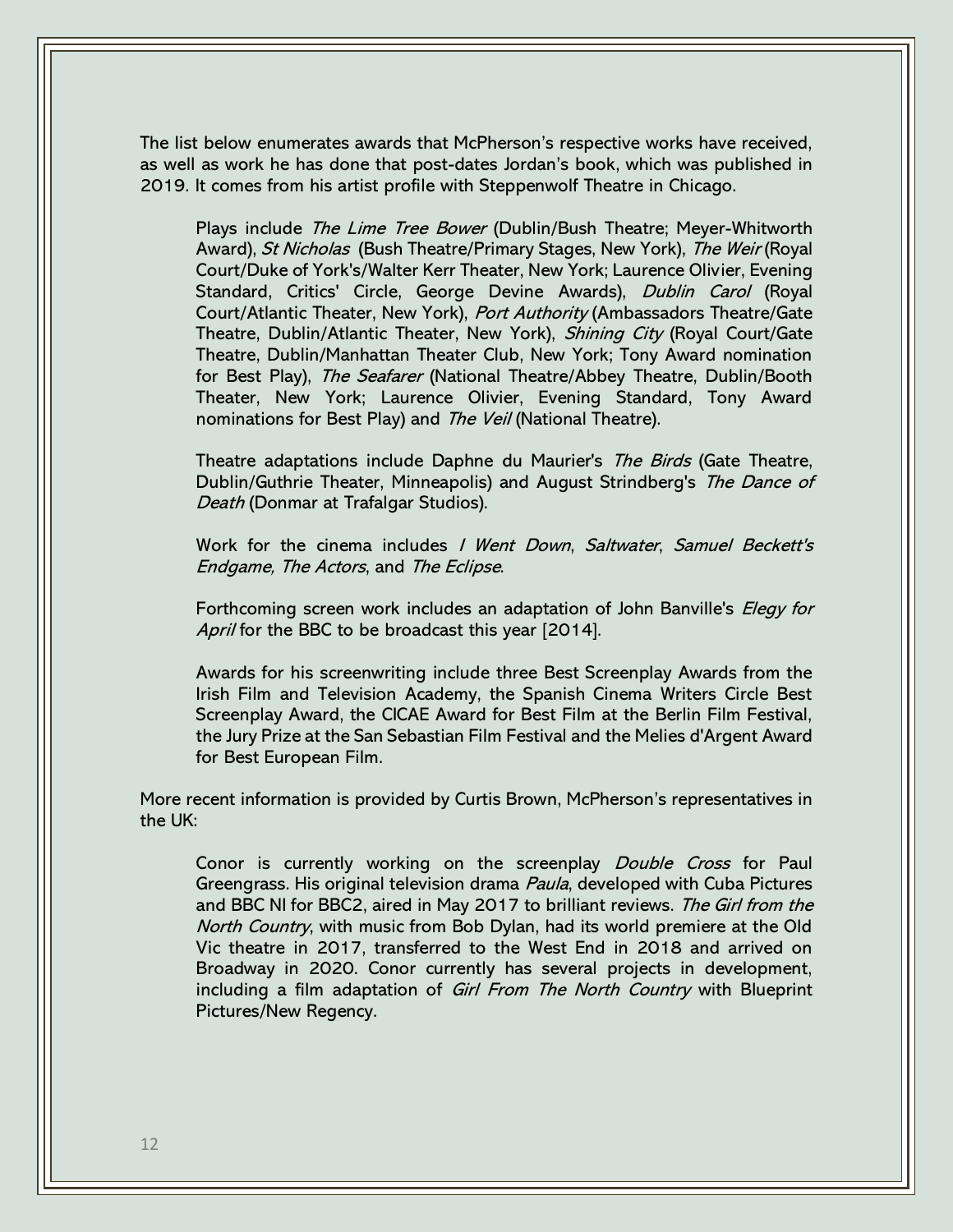### **RESOURCES**

Appler, Michael. "How Conor McPherson Captures the Spirit of Bob Dylan in Girl From the North Country", Broadway.com, May 4, 2020. [https://www.broadway.com/buzz/198656/how-conor-mcpherson-captures-the](https://www.broadway.com/buzz/198656/how-conor-mcpherson-captures-the-spirit-of-bob-dylan-in-girl-from-the-north-country/)[spirit-of-bob-dylan-in-girl-from-the-north-country/](https://www.broadway.com/buzz/198656/how-conor-mcpherson-captures-the-spirit-of-bob-dylan-in-girl-from-the-north-country/)

"Conor McPherson: Playwright and writer for film", Curtis Brown, <https://www.curtisbrown.co.uk/client/conor-mcpherson>